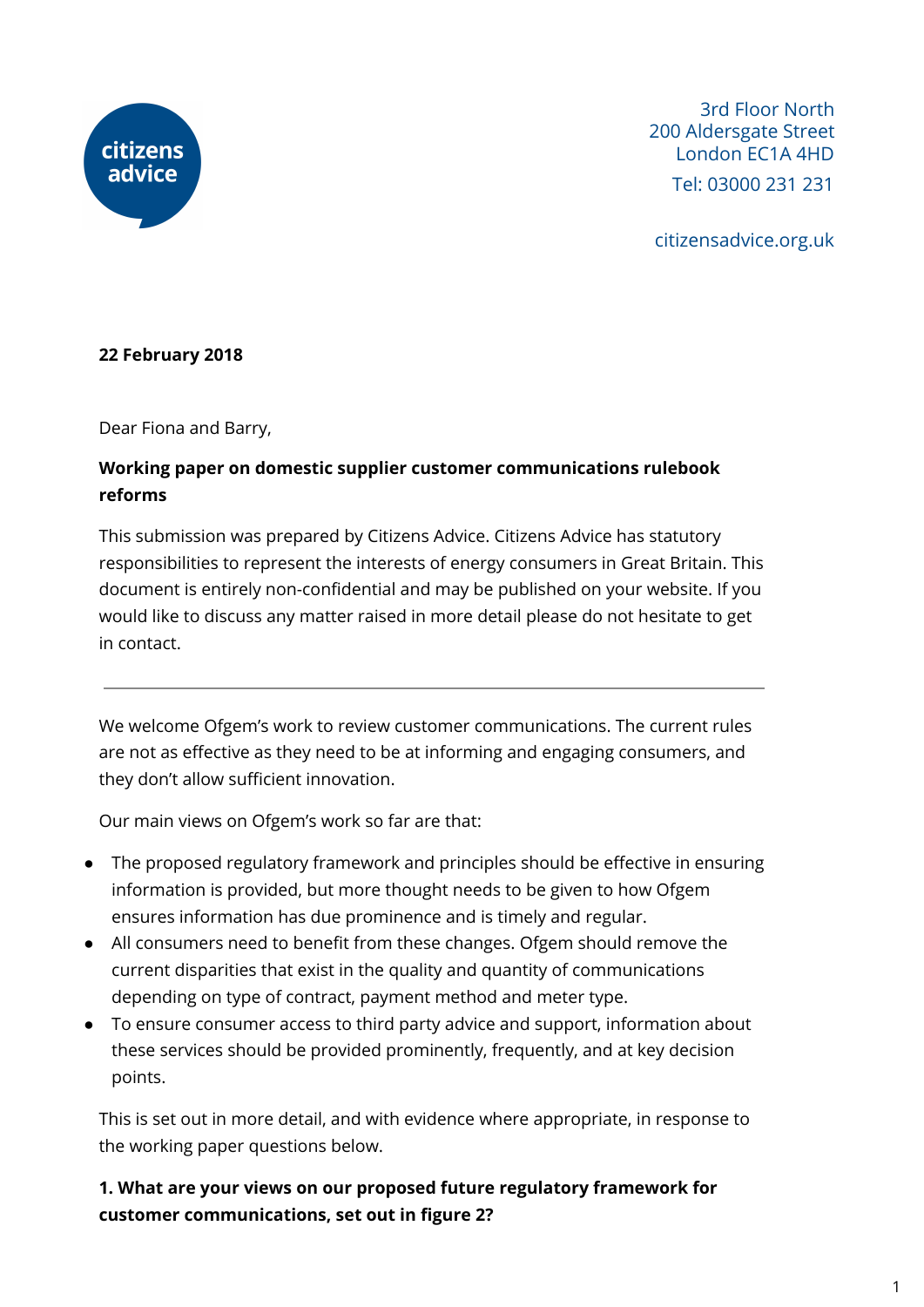We support the proposed regulatory framework, including the use of both cross-cutting principles and principles which are specific to particular stages of the customer journey. The cross-cutting principles should be designed to ensure consumer outcomes regardless of differences such as contract type, billing frequency, payment method etc. We also support the retention and adaptation of prescriptive rules in some areas to ensure minimum standards.

## **2. What are your views on our proposed priority areas?**

We support Ofgem's choice of proposed priority areas as representing those which are most likely to impact consumers and which could be improved through new principles and adapted prescriptive rules.

## Priority area 1: Bills and statements of account

We support the proposals to retain the requirement for bills, but with a reduced amount of prescribed information. This should improve the impact of the information that is retained. It is our view that bill frequency should be increased, so that all consumers receive a bill or statement quarterly, and are able to choose to do so monthly. This should be set regardless of meter type or payment method, as the current rules mean there is no minimum bill/statement frequency for customers on prepayment or with smart meters. This change would align with consumer expectations on bill frequency. For more information on this evidence, see our response to question 5 below.

## Priority area 2: Statement of Renewal Terms (SORT)

We agree that this communication should be retained and improved, as it is already relatively successful in prompting consumer engagement. We would support a reduced timeframe for sending this notice if this is shown to increase consumer engagement and the likelihood of avoiding default tariffs.

There may be some concern that this could negatively impact some consumers who benefit from longer notice periods - for example, those who have outstanding charges which need to be resolved before they can switch to a different tariff.

We think this is likely to affect a relatively small number of customers. Only 4% of consumers are blocked from switching due to outstanding charges, and this varies according to payment method. Consumers who pay by direct debit are most likely to be on a fixed term contract (and therefore receive a SORT) and are also least likely to be blocked for outstanding charges.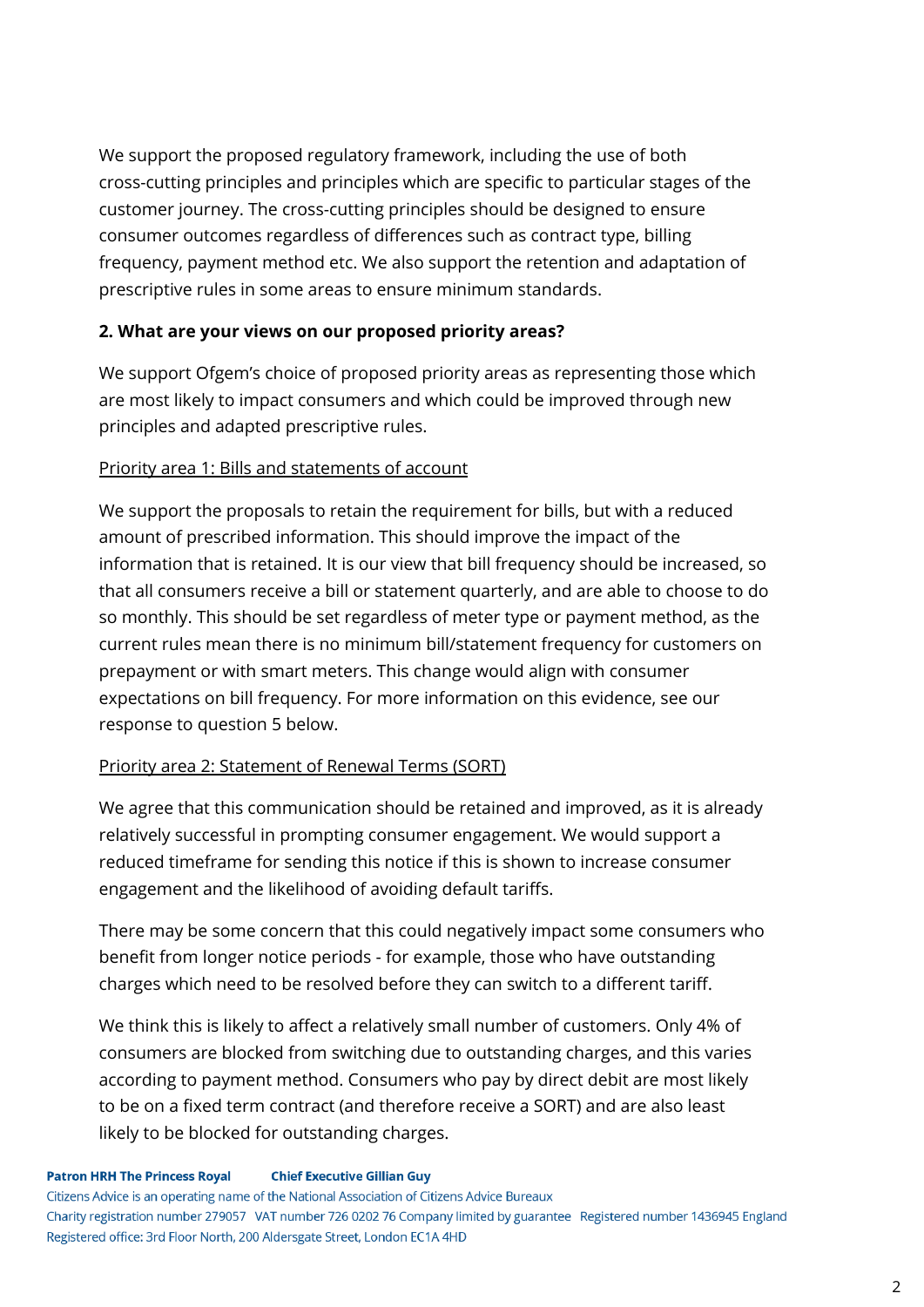**Table 1. The percentage of customers who considered switching in Q3 2017 but were unable to do so due to outstanding charges. 1**

| <b>Payment type</b>         | <b>Percentage</b> |
|-----------------------------|-------------------|
| Direct debit/standing order | 2%                |
| Payment on receipt of bill  | 8%                |
| Prepayment                  | 9%                |
| IAII                        | 4%                |

We also think there is a relatively lengthy period in the current rules for consumers to resolve outstanding charges while avoiding higher prices. It is generally accepted practice to give consumers in debt 6-8 weeks breathing space to get advice about debts before applying more charges or interest.<sup>2</sup> The current rules allow consumers with outstanding charges up to 14 weeks from the SORT being sent before a price increase being applied. 3

We therefore consider that reducing the time ahead of the switch should not have a significant impact on the ability of consumers to resolve outstanding charges. The impact could be mitigated by suppliers giving clearer information to consumers with outstanding charges about the extended period they have after the contract end date to switch and pay outstanding charges. Consumers who are unable to resolve their outstanding charges will still have the option to switch to a cheaper tariff from their supplier.

## Priority area 3: Annual Statements

We agree that Annual Statements are not as effective as they should be. Research conducted before the Retail Market Review by Consumer Focus (our predecessor

<sup>1</sup>Data from GfK's Syndicated Energy360 study (Q4 2017). To find out how to subscribe to the GfK Energy360 study, pleased contact Shaun Smith at shaun.smith@gfk.com <sup>2</sup>[https://www.citizensadvice.org.uk/about-us/how-citizens-advice-works/media/press-release](https://www.citizensadvice.org.uk/about-us/how-citizens-advice-works/media/press-releases/citizens-advice-responds-to-government-announcement-to-provide-six-weeks-breathing-space-for-people-in-debt/) [s/citizens-advice-responds-to-government-announcement-to-provide-six-weeks-breathing-sp](https://www.citizensadvice.org.uk/about-us/how-citizens-advice-works/media/press-releases/citizens-advice-responds-to-government-announcement-to-provide-six-weeks-breathing-space-for-people-in-debt/) [ace-for-people-in-debt/](https://www.citizensadvice.org.uk/about-us/how-citizens-advice-works/media/press-releases/citizens-advice-responds-to-government-announcement-to-provide-six-weeks-breathing-space-for-people-in-debt/)

 $3$  SLCs 24.9 and 24.10 state that SORTs must be sent 6-7 weeks before the end of a fixed term contract - although consumers can continue to be charged their old rates after this date if they apply to switch supplier up to 20 days after the end of their fixed term contract, with an additional 30 day period to pay outstanding charges after this. In practice, this means consumers with outstanding charges currently have a maximum of 14 weeks to pay these charges and switch supplier.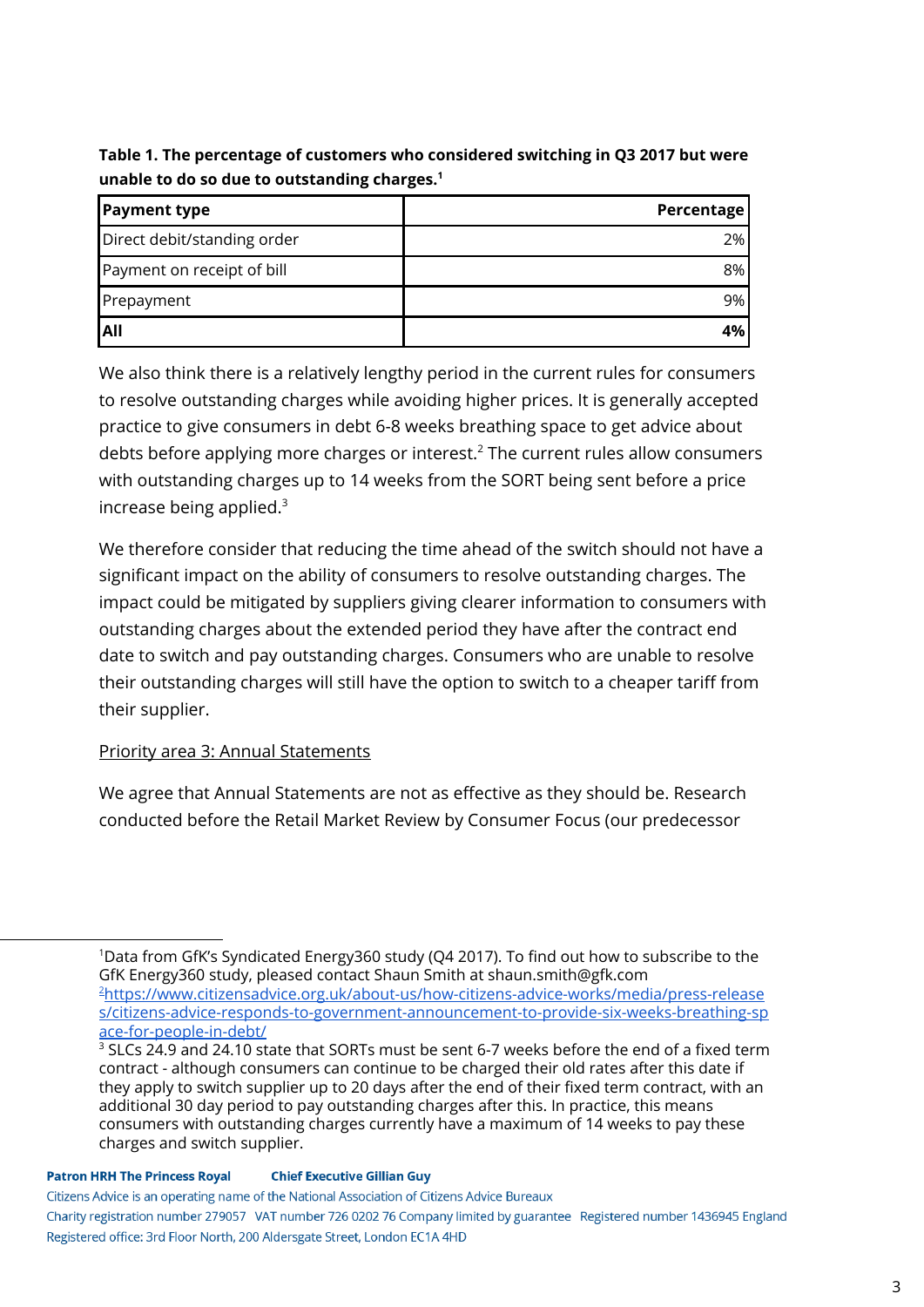body) showed that consumer engagement as a result of Annual Statements was generally low. $^4$  This was mirrored in Ofgem's own research into Annual Statements. $^5$ 

Unfortunately there is little evidence that engagement with these communications has improved since then. Ofgem's recent customer engagement survey showed that only 2% of consumers were prompted to engage by the Annual Statement. 6

We are concerned however that Annual Statements are currently the only communication required by regulation for prepayment customers and customers with smart meters. If the requirement for an Annual Statement is removed, then it is imperative these customers have equivalent rights to frequent bills/statements as non-prepay and traditionally metered customers (see evidence on prepayment bill/statement frequency below for more details).

# Priority area 4: Tariff Information Label (TIL) and Cheapest Tariff Message (CTM)

We support the retention of these tools as they act as effective prompts for customers. However, we support greater flexibility in the presentation of the CTM to increase engagement with this information.

The core information about the tariff (tariff name, estimated usage, and - where applicable - end date and exit fee) should continue to be presented in one place, to ensure its usefulness for consumers (and advisers) when comparing energy prices. This part of the bill has already been simplified with the removal of the Tariff Comparison Rate.

## Priority area 5: Price increase and other unilateral variation notifications

These are important communications to inform consumers about contractual changes, and our data suggests they are relatively effective at prompting engagement (see question 4 for more details). They are particularly important for customers on standard variable tariffs (SVTs), who do not receive a regular SORT at the end of each fixed contract period.

<sup>5</sup> <https://www.ofgem.gov.uk/ofgem-publications/39652/laweslanguagereport.pdf>

<sup>4</sup>[http://webarchive.nationalarchives.gov.uk/20130103091056/http://www.consumerfocus.or](http://webarchive.nationalarchives.gov.uk/20130103091056/http://www.consumerfocus.org.uk/publications/missing-the-mark-consumers-energy-bills-annual-statements-and-behaviour-change) [g.uk/publications/missing-the-mark-consumers-energy-bills-annual-statements-and-behavi](http://webarchive.nationalarchives.gov.uk/20130103091056/http://www.consumerfocus.org.uk/publications/missing-the-mark-consumers-energy-bills-annual-statements-and-behaviour-change) [our-change](http://webarchive.nationalarchives.gov.uk/20130103091056/http://www.consumerfocus.org.uk/publications/missing-the-mark-consumers-energy-bills-annual-statements-and-behaviour-change)

<sup>6</sup>[https://www.ofgem.gov.uk/system/files/docs/2017/10/consumer\\_engagement\\_survey\\_2017](https://www.ofgem.gov.uk/system/files/docs/2017/10/consumer_engagement_survey_2017_report.pdf) [\\_report.pdf](https://www.ofgem.gov.uk/system/files/docs/2017/10/consumer_engagement_survey_2017_report.pdf) (page 56)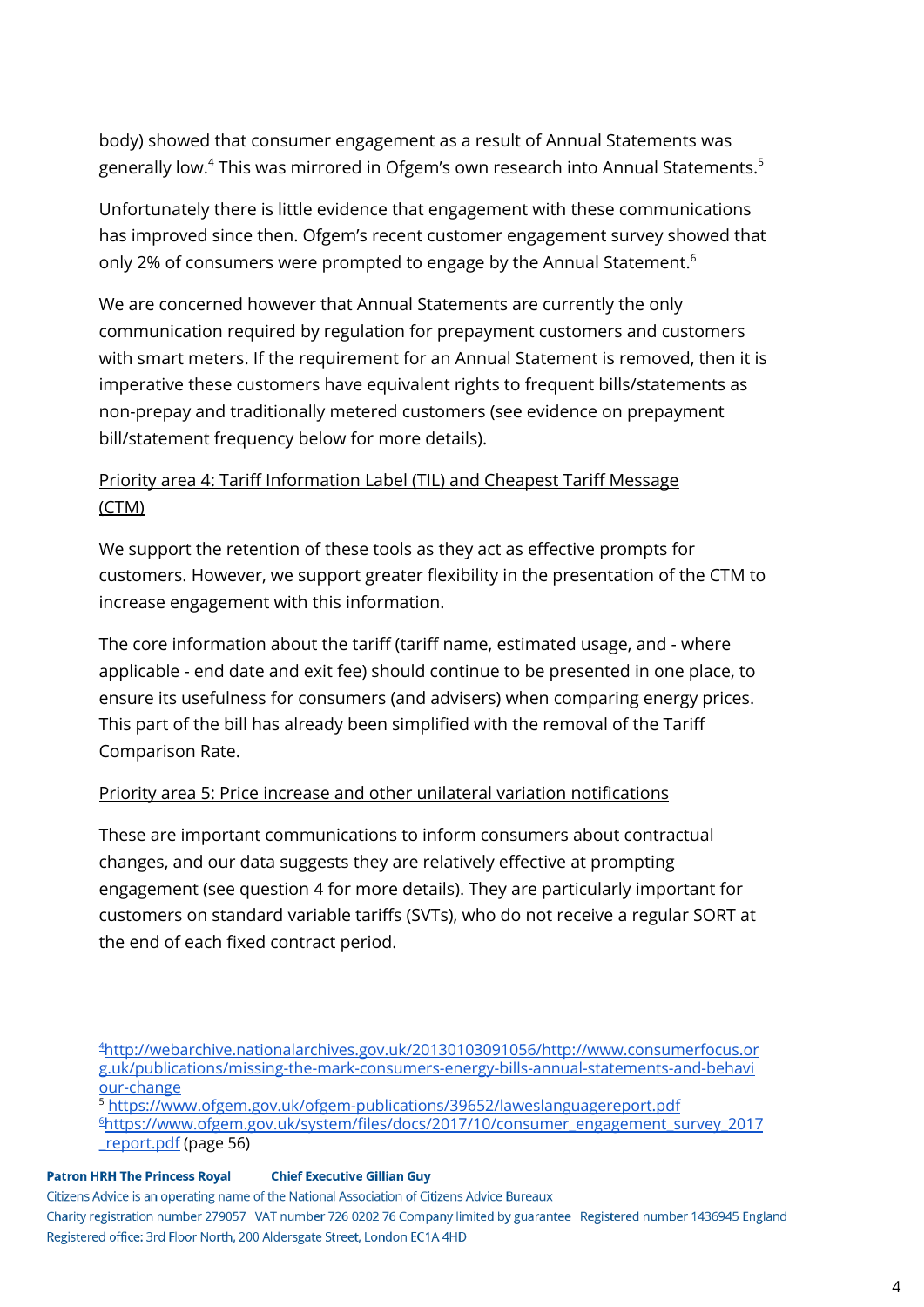We support removing the prescribed format of these notifications, in order to allow suppliers to better meet the consumer outcomes included in the draft principles. We would be more concerned about any changes to the timing of PINs, which only give customers 30 days to switch before a price rise. They also do not provide protections from the rise for those who switch shortly after this point (unlike consumers receiving a SORT).

## Priority area 6: Assistance and advice

We think that it is important that information about the Citizens Advice consumer service remains on all consumer bills and statements, and should also be sent with other key communications such as SORTs and PINs. This ensures that this signposting is included at the point that is most relevant to the consumer. For example, billing issues are the main cause of consumer complaints in energy, so it is important that information on how to access independent advice is signposted on the bill.

We think that the existing rules $^7$  are open to abuse, as they allow suppliers to send information about assistance 'on or with' each bill and statement. This has allowed some suppliers to send the information as part of a separate leaflet with the bill, which can be disregarded by consumers as marketing. $8$  The new rules should end this practice and require suppliers to include this information on the bill itself.

Any changes to loosen the requirements to include this information on bills could increase risks for consumers. The consumer service acts as the main referral gateway for vulnerable consumers to be referred to the Extra Help Unit (EHU), which supports consumers in vulnerable situations. Reduced information about the service could leave vulnerable consumers struggling to receiving appropriate assistance, including in emergencies where consumers are off supply.

We think the requirement to signpost to the consumer service could be achieved through either a change to the current prescriptive rules, or a principles-based approach, by requiring assistance and advice information to be provided prominently, frequently and at Key Decision Points (as included in some of the other draft principles).

#### **Patron HRH The Princess Royal**

#### **Chief Executive Gillian Guy**

<sup>7</sup> SLC 31.1

<sup>&</sup>lt;sup>8</sup> We are also aware that one supplier signposts to a debt charity on all bills while signposting to Citizens Advice and OSE on a leaflet alongside.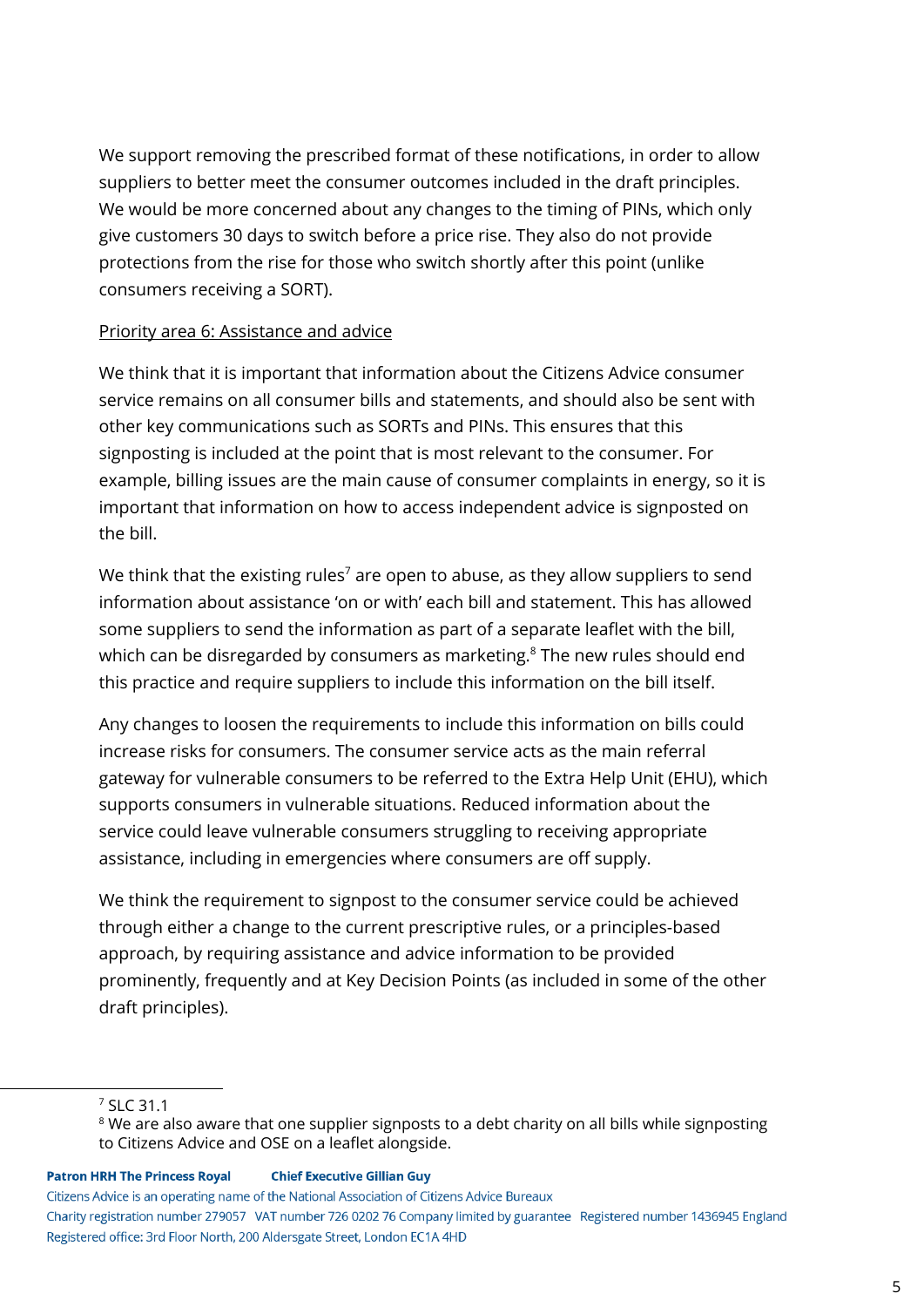We are also keen that suppliers signpost consumers to the right third party services at the right time. Many consumers contact Ombudsman Services: Energy (OSE) before their complaint is within the OSE's terms of reference. This can add complexity to the customer journey, and prevent consumers from accessing independent advice and support that could help them resolve their complaint directly with their supplier.

We agree that contact details for OSE must be made available to all consumers at the key stages of their complaint journey. However, we think their current inclusion on all bills and statements can act as a prompt for consumers to contact them before they are able to deal with their issue.

# **3. What are your views on how well our proposed package of principles will deliver the consumer outcomes we have articulated?**

The proposed package of principles has identified a comprehensive set of information that consumers need. However, in order to meet the desired consumer outcomes we think that Ofgem needs to consider how to ensure suppliers provide this information at the right time, at the right frequency, and with due prominence.

Some of the draft principles include requirements on when information should be provided - either that it should be 'frequently' or at 'Key Decision Points', or both. However, it is not clear why this is required for some principles and not others. For example, billing information is required 'frequently', while cost-consumption information is not, even though consumers will clearly need this information to understand how their bill is derived.

Similarly, some draft principles include requirements on prominence, but others do not. For example, information to encourage and enable engagement must be 'prominent', and information on emergencies must be provided in a format that enables consumers to 'quickly and easily identify the relevant party to contact'. However, other principles contain no requirements on the prominence of information. Ofgem should set out more clearly the rationale for any differences between the principles. It is our view that there should be requirements on both the frequency, timeliness and prominence of information on advice provision (as set out in response to question 2).

The current drafting of the separate principles sets out that principle F (impartial advice and information) relates mostly to the current rules on signposting of the consumer service, while principle E (complaints, disputes and emergencies) relates

#### **Patron HRH The Princess Royal Chief Executive Gillian Guy**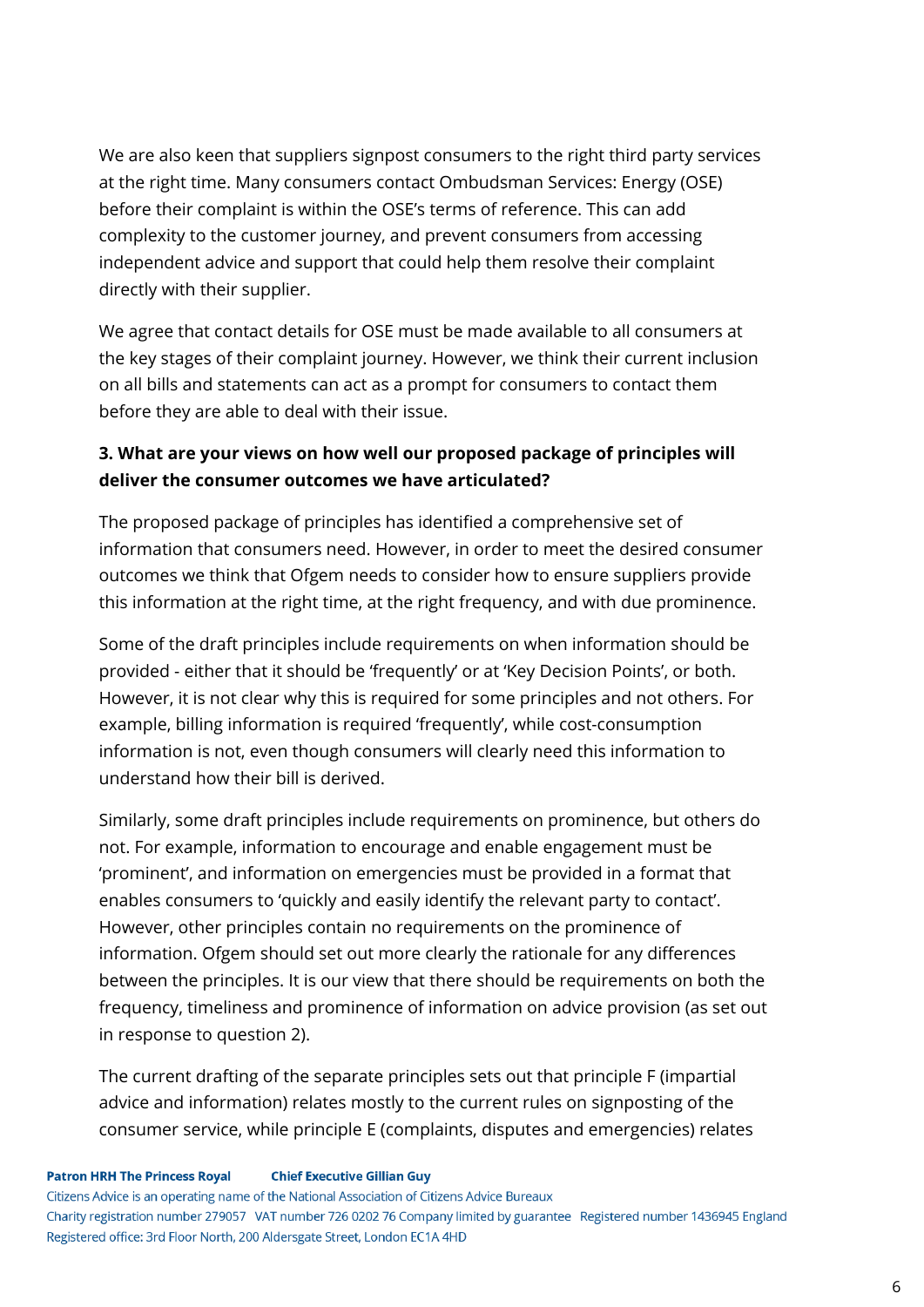mostly to signposting for suppliers and distributors, and OSE. We are concerned that this could overlook the fact that some consumers in emergency situations (such as disconnection) need access to the EHU, even though this is mainly available through referrals from the consumer service. Ofgem should set out that 'emergencies' should be defined broadly, so that this includes situations where consumers have self-disconnected due to financial crises, or require emergency assistance due to their vulnerability.

# **4. What are your views on how we could best ensure that consumers get information in a timely way? Part of the way we're considering achieving this is by creating a new 'Key Decision Points' definition – do you agree that this is the right direction of travel or can you suggest better ways of achieving this objective?**

This approach could be useful. Our research has identified some key triggers for consumers to consider switching.

| Trigger                                                 | <b>Consumers who</b><br>switched last quarter | <b>Consumers who intend to</b><br>switch in next quarter |
|---------------------------------------------------------|-----------------------------------------------|----------------------------------------------------------|
| Dissatisfied with provider                              | 17%                                           | 17%                                                      |
| Tariff increased                                        | 44%                                           | 28%                                                      |
| Moved to SVT                                            | 19%                                           | 4%                                                       |
| Moved house                                             | 11%                                           | 3%                                                       |
| Other external reasons (eg<br>recommendations, adverts) | 44%                                           | 75%                                                      |

**Table 2. Triggers for proactive switching (ie where consumer was not directly approached by supplier to switch). Multiple choices were allowed. 9**

This suggests that Ofgem could consider defining Key Decision Points more broadly than just tariff and price changes, but also include communications around house moves and the complaints process. This will maximise the timeliness of information to help consumers engage in the market.

In defining 'Key Decision Points' Ofgem will also need to ensure that consumers are given adequate information and prompts to engage, regardless of tariff type. For example, a consumer on an SVT or a three year default fixed term contract is currently likely to have fewer 'decision points' than one on a one year fixed term

<sup>&</sup>lt;sup>9</sup> Data derived from GfK's Syndicated Energy360 study (Q4 2017). To find out how to subscribe to the GfK Energy360 study, pleased contact Shaun Smith at shaun.smith@gfk.com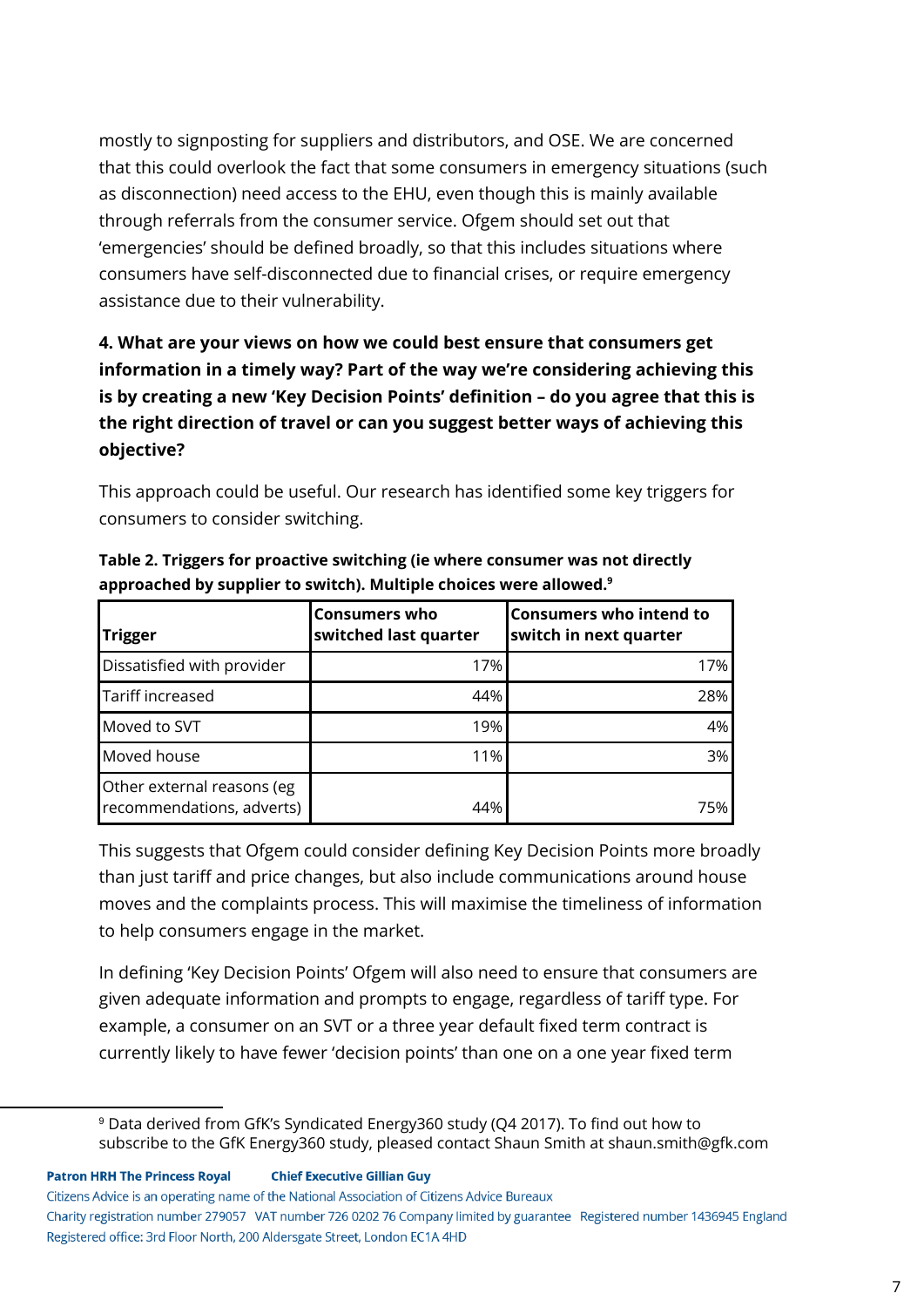contract. To overcome this, it may be necessary to introduce backstop requirements for information to be provided at regular intervals.

This already appears to be part of Ofgem's thinking in the draft principle 'encouraging and enabling engagement' which sets out that customers are provided with this information 'frequently *and* around the time of Key Decision Points'.

**5. To help develop our proposals in specific areas, we are looking for evidence to help answer the following questions. Please share any evidence and/or consumer research you have relating to:**

**- The optimal frequency for consumers to receive Bills, particularly to help them manage their finances/any debt.**

Research commissioned by Citizens Advice and conducted by  $GfK^{10}$  in 2015 found that most consumers wanted bills either quarterly (46.4%) or monthly (34.9%). However, quarterly billing is the frequent billing option offered by many suppliers. This lack of choice is not meeting consumer needs.

Most consumers wanted bills at their current frequency or more often, with very few consumers wanting less regular bills. This was the case regardless of the consumer's current bill frequency.

|                                                                        | How often would you like to receive a bill/statement? |       |                    |            |
|------------------------------------------------------------------------|-------------------------------------------------------|-------|--------------------|------------|
| How often do you<br>receive a bill/statement? More frequently The same |                                                       |       | Less<br>frequently | Don't know |
| Monthly                                                                |                                                       | 87.1% | 10.5%              | 2.4%       |
| Quarterly                                                              | 16.9%                                                 | 77.6% | 2.7%               | 2.9%       |
| Biannually                                                             | 47.5%                                                 | 45.2% | 3.0%               | 4.3%       |
| Annually                                                               | 40.5%                                                 | 50.7% |                    | 8.8%       |

**Table 3. Current and desired bill/statement frequency**

We are particularly concerned that the current backstop requirement of biannual bills is too low. Only 12% of customers currently receive bills biannually or less - and around half of these said they wanted bills more frequently. We think this demonstrates that the current regulatory backstop of biannual bills should be reduced to quarterly, and that all consumers should be offered monthly billing.

 $10$ To find out how to subscribe to the GfK Energy360 study, pleased contact Shaun Smith at shaun.smith@gfk.com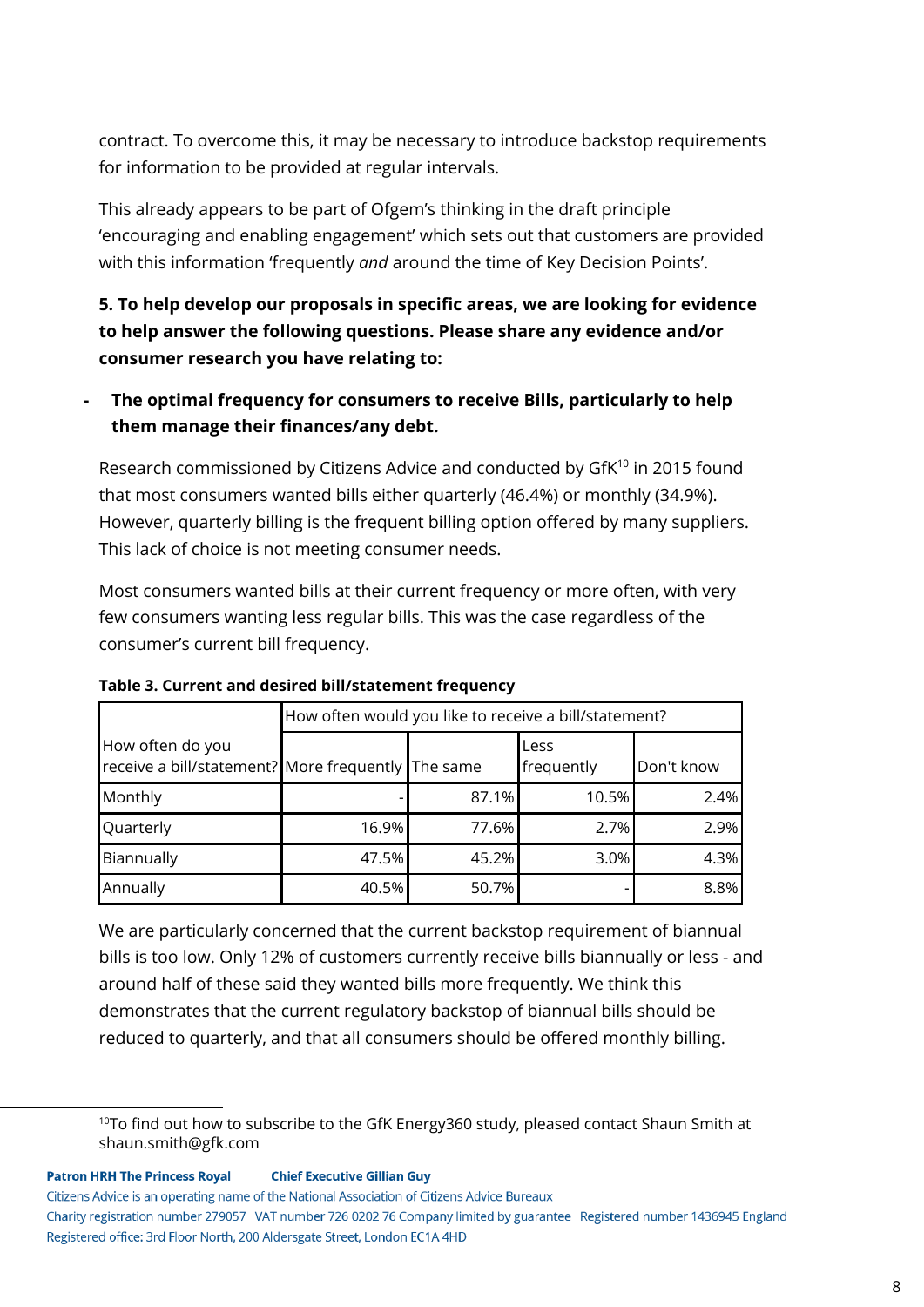More frequent bills would align with consumer preferences, but also have other benefits for consumers. For example, Citizens Advice research showed that consumers find bills which are infrequent and for larger amounts harder to deal with than those that are little and often. $^{\rm 11}$ 

# **- What statements of account/information suppliers regularly give to their customers paying by prepayment meter.**

We are aware of a range of approaches suppliers take with regards to communications to their prepayment customers.

These approaches include:

- Sending only the current regulatory minimum communications (ie the Annual Statement).
- Sending more regular statements (quarterly or six monthly) in addition to the Annual Statement.
- Providing much more detailed and up-to-date information through online services. These communications are generally only available to customers with smart meters.
- Customers covered by the PPM price cap may also receive a PIN up to twice a year (depending on changes to the level of the price cap).

We think that all consumers - including those who pay by prepayment - should receive more frequent bills/statements from their supplier. It seems perverse that under current regulations some prepayment customers could receive a PIN more often than a statement of account.

Our research shows that prepayment customers want to receive statements more frequently than they currently do. $^{12}$  Over half of PPM consumers who expressed a preference said that they would like to receive statements quarterly or monthly.

<sup>11</sup>[https://www.citizensadvice.org.uk/about-us/policy/policy-research-topics/energy-policy-res](https://www.citizensadvice.org.uk/about-us/policy/policy-research-topics/energy-policy-research-and-consultation-responses/energy-policy-research/on-supply-in-control-using-data-to-identify-and-support-energy-consumers-in-financial-difficulty/) [earch-and-consultation-responses/energy-policy-research/on-supply-in-control-using-data-to](https://www.citizensadvice.org.uk/about-us/policy/policy-research-topics/energy-policy-research-and-consultation-responses/energy-policy-research/on-supply-in-control-using-data-to-identify-and-support-energy-consumers-in-financial-difficulty/) [-identify-and-support-energy-consumers-in-financial-difficulty/](https://www.citizensadvice.org.uk/about-us/policy/policy-research-topics/energy-policy-research-and-consultation-responses/energy-policy-research/on-supply-in-control-using-data-to-identify-and-support-energy-consumers-in-financial-difficulty/) (page 21). <sup>12</sup> GfK, commissioned by Citizens Advice (2015). To find out how to subscribe to the GfK Energy360 study, pleased contact Shaun Smith at shaun.smith@gfk.com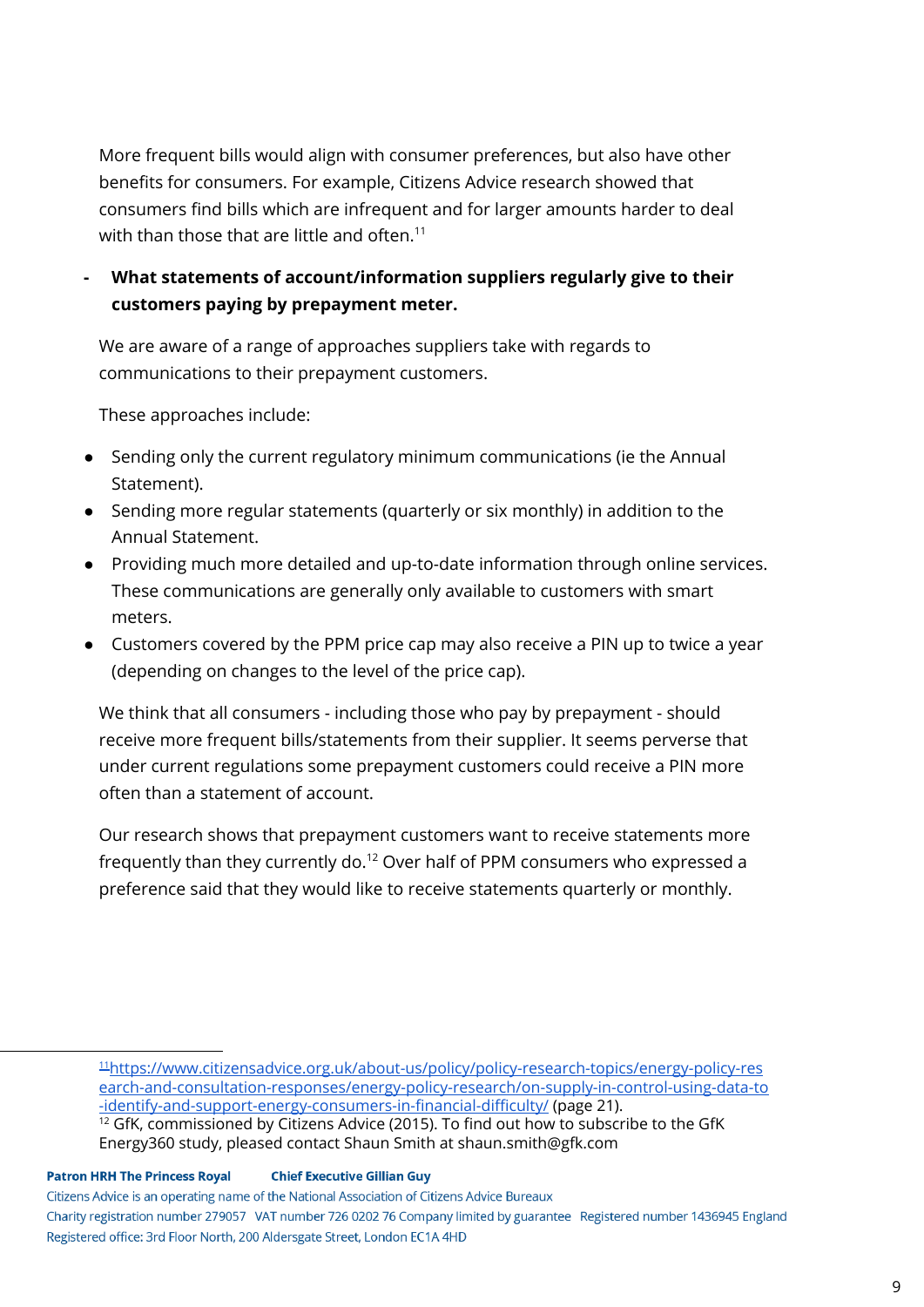|             | How often do you receive a<br>bill or statement? | How often would you like to<br>receive a bill or statement? |
|-------------|--------------------------------------------------|-------------------------------------------------------------|
| Monthly     | 9.3%                                             | 16.8%                                                       |
| Quarterly   | 28.3%                                            | 30.8%                                                       |
| Six monthly | 6.8%                                             | 11.6%                                                       |
| Annually    | 26.5%                                            | 16.6%                                                       |
| Don't know  | 29.1%                                            | 24.2%                                                       |

**Table 4. Current and desired bill/statement frequency for prepayment customers**

We know that consumers with debts on their prepay meter can struggle to stay on supply if they don't know how much debt they owe and the rate at which this is collected.<sup>13</sup> A more frequent communication from suppliers would keep them up to date on their usage and the level of debt remaining to pay, as well as providing more regular prompts to engage.

Prepay customers are also more likely to be vulnerable than other customers - yet they may currently receive information about assistance only once a year, whereas a customer on monthly bills paying by direct debit (who is less likely to be vulnerable) will receive this information at least twelve times a year.

**- Consumer engagement with the CTM, the TIL, the "About your tariff" label on Bills, and EACs on Bills. For example, how well do consumers understand these tools in their current formats/wording? Do you have any research as to how effective these tools are?**

Research by GfK (2015) showed that consumers generally do not have good recall information that has appeared on their bill, with almost all bill information recalled by less than half of consumers.

**Table 5. The proportion of consumers who recalled certain pieces of information on their bills (information from 'about your tariff', CTM and EAC is highlighted). 14**

| <b>Information</b>             | <b>Percentage</b> |
|--------------------------------|-------------------|
| Amount of energy used          | 69.2%             |
| Details of the unit rate       | 43.5%             |
| Details of the standing charge | 42.1%             |

<sup>13</sup>[https://www.citizensadvice.org.uk/about-us/policy/policy-research-topics/energy-policy-res](https://www.citizensadvice.org.uk/about-us/policy/policy-research-topics/energy-policy-research-and-consultation-responses/energy-policy-research/good-practice-guide1/) [earch-and-consultation-responses/energy-policy-research/good-practice-guide1/](https://www.citizensadvice.org.uk/about-us/policy/policy-research-topics/energy-policy-research-and-consultation-responses/energy-policy-research/good-practice-guide1/) <sup>14</sup> GfK, commissioned by Citizens Advice (2015). To find out how to subscribe to the GfK

Energy360 study, pleased contact Shaun Smith at shaun.smith@gfk.com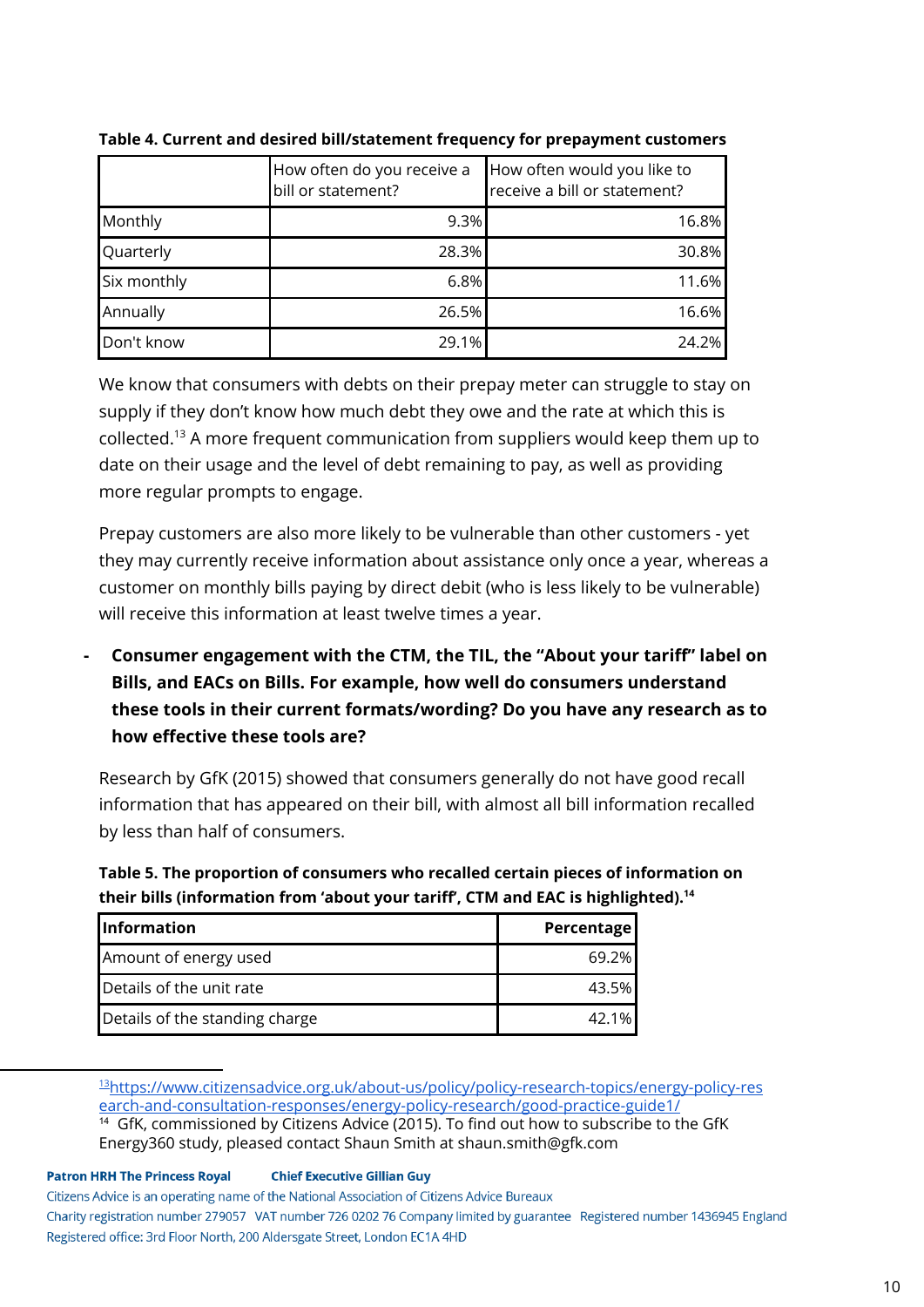| Name of your current tariff                                                              | 41.3% |
|------------------------------------------------------------------------------------------|-------|
| Your estimated annual energy costs                                                       | 36.9% |
| Your meter number(s)                                                                     | 34.4% |
| How the amount of energy supplied has been<br>calculated                                 | 28.3% |
| How your current energy consumption compares with<br>the previous year                   | 26.8% |
| Emergency contact numbers                                                                | 22.9% |
| Duration of your current tariff                                                          | 22.7% |
| Contact details of your energy distributor e.g. for<br>reporting safety issues           | 20.9% |
| How to make a complaint to your energy supplier                                          | 12.2% |
| Information about other tariffs that may be cheaper<br>than your current tariff          | 10.7% |
| Financial penalties for exiting your tariff                                              | 7.9%  |
| How to contact the Energy Ombudsman                                                      | 6.9%  |
| A tool for comparing your tariff with others                                             | 4.4%  |
| What will happen to your supply in the event of a<br>national energy emergency           | 3.9%  |
| Contact details for the Citizens Advice consumer<br>service (for information and advice) | 3.3%  |

Information relevant to this question is highlighted in the table. Some of these items appear to be recalled better than others. The level of recall will also depend on how and where suppliers have presented this data, and may not correlate with how important the information is to consumers.

## **Our views on associated customer service issues**

While we recognise the importance of these changes to communications, we also think Ofgem should do more to ensure that adequate, fit-for-purpose, customer service sits behind it. In particular, there is little point in having clear information on supplier contact details, if these contact channels have long wait times or are unavailable.

Information we gathered from suppliers last year showed that some suppliers had average wait times of up to 40 minutes.<sup>15</sup> Lengthy wait times can lead to distress

**Patron HRH The Princess Royal Chief Executive Gillian Guy** 

Citizens Advice is an operating name of the National Association of Citizens Advice Bureaux

Charity registration number 279057 VAT number 726 0202 76 Company limited by guarantee Registered number 1436945 England Registered office: 3rd Floor North, 200 Aldersgate Street, London EC1A 4HD

<sup>&</sup>lt;sup>15</sup> Data shared privately with Ofgem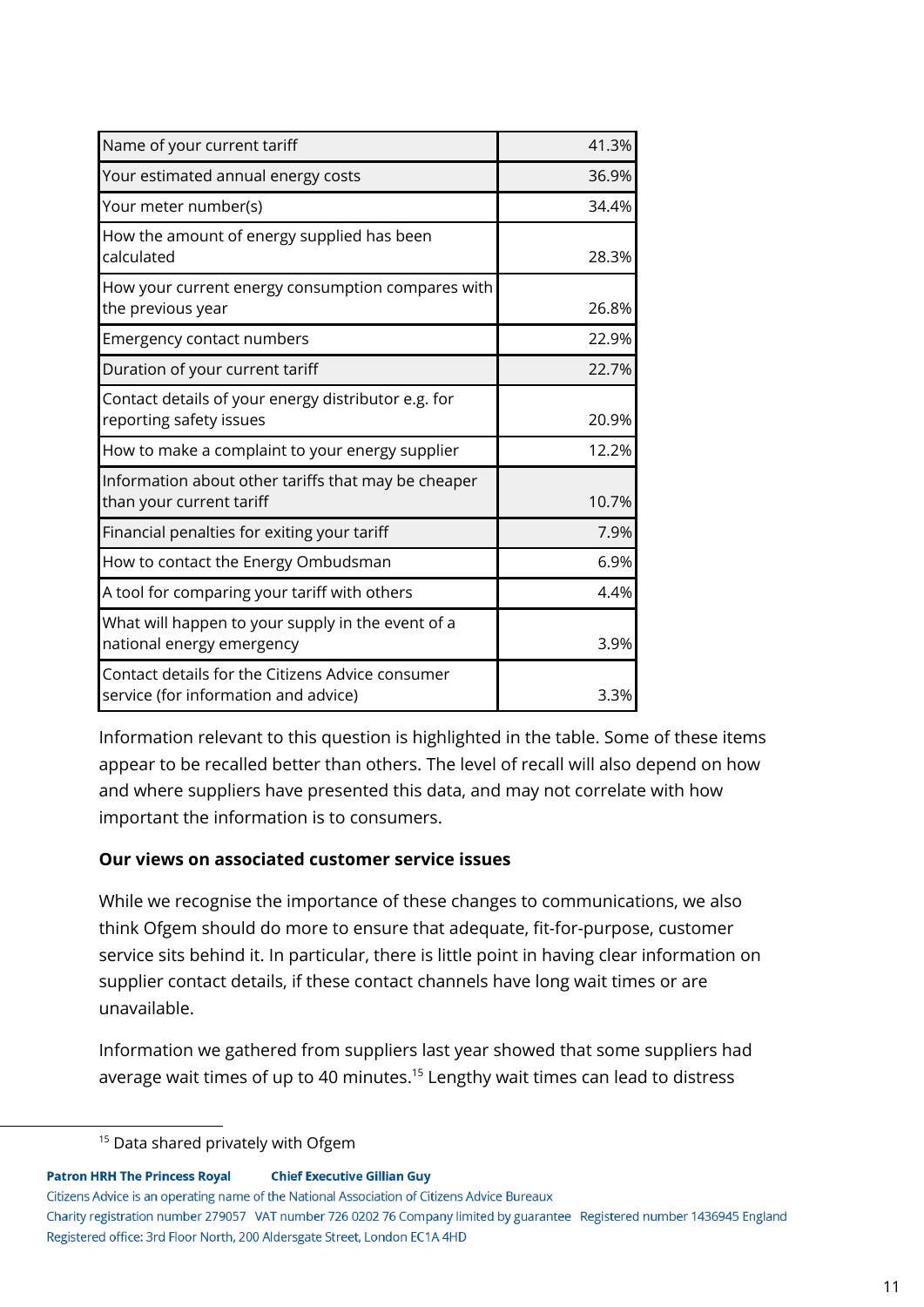and harm to consumers, particularly those in emergency situations where they are off supply. Extended wait times for customers were one factor in Ofgem's recent decision to open an investigation into Iresa. 16

We are also aware of suppliers entering the market with no telephone services at all. These online-only services often only give help and support through online communities. Although these services may be appropriate for a consumer when they sign up, this may not be the case if their needs may change over time (for example, if the consumer becomes vulnerable). Furthermore, some people become customers of a supplier without making an active choice to do so (eg when moving into a new house or after an erroneous transfer).



*A 68 year old moved into a new property and did not have the internet. When she called the supplier she was told that she could only set up a new account and sign up to the PSR via the supplier's website (EHU case note)*

Ofgem's Standards of Conduct set out that suppliers must ensure it is easy for a customer to contact them, and that suppliers must have customer service arrangements that are complete, thorough, fit for purpose and transparent. Suppliers are also responsible for proactively identifying vulnerable consumers. Yet it is unclear how they can achieve this requirement through online-only interactions with consumers.

We think that Ofgem should use the opportunity of this customer communications work to restate its views on telephone services, which last set out in an open letter in 2015 $^{17}$ . This should make clear to all suppliers that in order to meet their licence obligations all energy suppliers should have a low-cost telephone line, with reasonable opening hours and short wait times.

We also think that these customer service failures further demonstrate the need for consumers to be given regular and prominent information about third party advice and support services, so consumers can get help and support when supplier services fail to meet their needs.

<sup>17</sup>[https://www.ofgem.gov.uk/publications-and-updates/telephone-services-our-expectations](https://www.ofgem.gov.uk/publications-and-updates/telephone-services-our-expectations-suppliers-operating-domestic-energy-market)[suppliers-operating-domestic-energy-market](https://www.ofgem.gov.uk/publications-and-updates/telephone-services-our-expectations-suppliers-operating-domestic-energy-market)

<sup>16</sup>[https://www.ofgem.gov.uk/publications-and-updates/ofgem-opens-investigation-iresa-s-cu](https://www.ofgem.gov.uk/publications-and-updates/ofgem-opens-investigation-iresa-s-customer-service) [stomer-service](https://www.ofgem.gov.uk/publications-and-updates/ofgem-opens-investigation-iresa-s-customer-service)